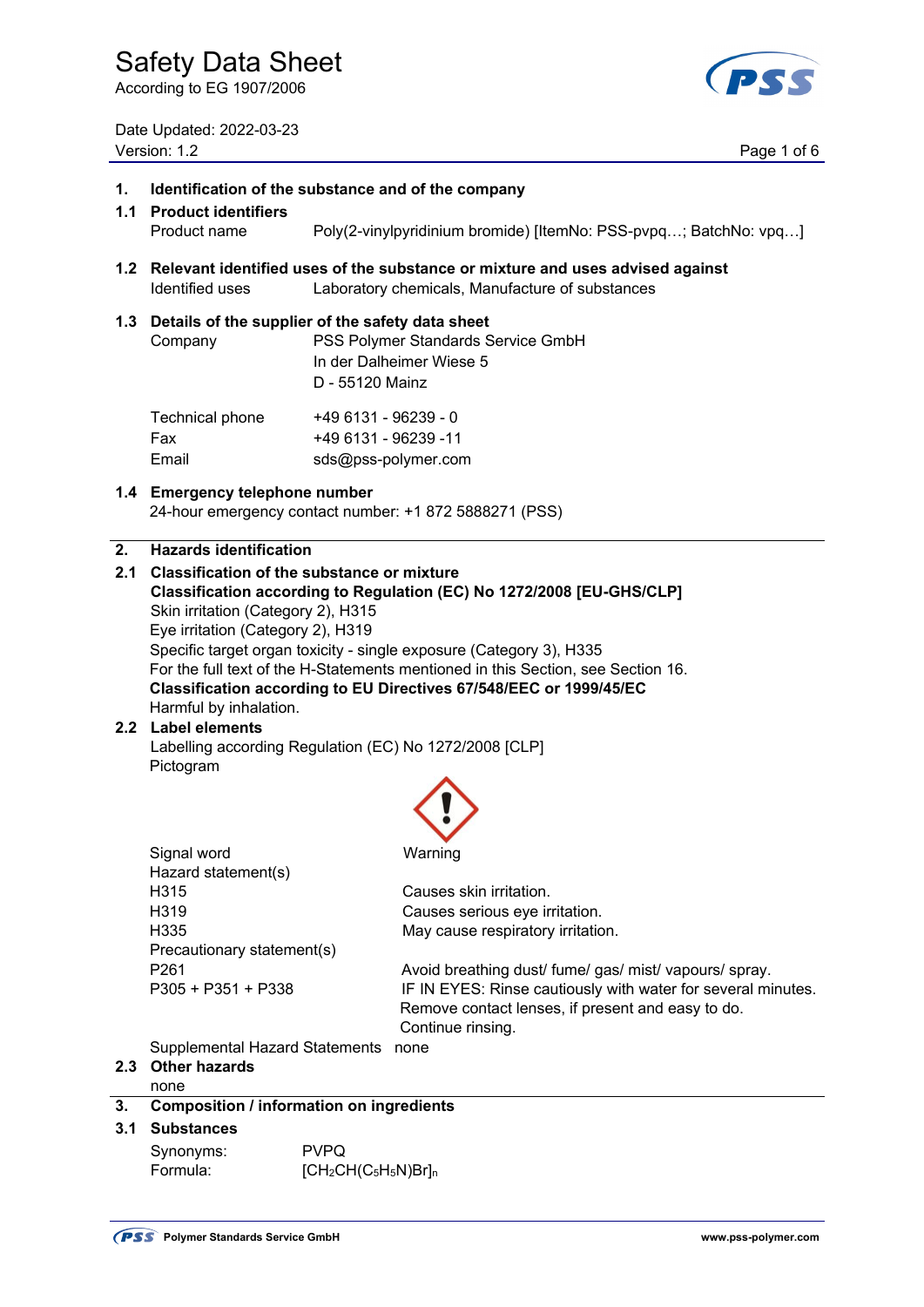| According to EG 1907/2006 |                                 | <b>COLLEGE</b> |
|---------------------------|---------------------------------|----------------|
| Product name:             | Poly(2-vinylpyridinium bromide) |                |
| Date Updated: 2022-03-23  |                                 |                |
| Version: 1.2              |                                 | Page 2 of 6    |

 **Hazardous ingredients according to Regulation (EC) No 1272/2008** 



|     | Poly(2-vinylpyridinium) Skin irritation 2; Eye irritation 2; Stot se 3;<br>bromide<br>H315, H319, H335                                                               |  |  |
|-----|----------------------------------------------------------------------------------------------------------------------------------------------------------------------|--|--|
|     | For the full text of the H-Statements and R-Phrases mentioned in this Section, see Section<br>16                                                                     |  |  |
| 4.  | <b>First aid measures</b>                                                                                                                                            |  |  |
| 4.1 | <b>Description of first aid measures</b>                                                                                                                             |  |  |
|     | <b>General advice</b>                                                                                                                                                |  |  |
|     | Consult a physician. Show this safety data sheet to the doctor in attendance.                                                                                        |  |  |
|     | If inhaled                                                                                                                                                           |  |  |
|     | If breathed in, move person into fresh air. If not breathing, give artificial respiration. Consult a<br>physician.                                                   |  |  |
|     | In case of skin contact                                                                                                                                              |  |  |
|     | Wash off with soap and plenty of water. Consult a physician.                                                                                                         |  |  |
|     | In case of eye contact                                                                                                                                               |  |  |
|     | Rinse thoroughly with plenty of water for at least 15 minutes and consult a physician.                                                                               |  |  |
|     | If swallowed                                                                                                                                                         |  |  |
|     | Never give anything by mouth to an unconscious person. Rinse mouth with water. Consult a                                                                             |  |  |
|     | physician.                                                                                                                                                           |  |  |
| 4.2 | Most important symptoms and effects, both acute and delayed<br>The most important known symptoms and effects are described in the labelling (see section 2.2)        |  |  |
|     | and/or in section 11                                                                                                                                                 |  |  |
| 4.3 | Indication of any immediate medical attention and special treatment needed                                                                                           |  |  |
|     | no data available                                                                                                                                                    |  |  |
| 5.  | <b>Fire fighting measures</b>                                                                                                                                        |  |  |
| 5.1 | <b>Extinguishing media</b>                                                                                                                                           |  |  |
|     | Suitable extinguishing media                                                                                                                                         |  |  |
| 5.2 | Use water spray, alcohol-resistant foam, dry chemical or carbon dioxide.<br>Special hazards arising from the substance or mixture                                    |  |  |
|     | Nature of decomposition products not known.                                                                                                                          |  |  |
|     | 5.3 Advice for fire fighters                                                                                                                                         |  |  |
|     | Wear self contained breathing apparatus for fire fighting if necessary.                                                                                              |  |  |
|     | 5.4 Further information                                                                                                                                              |  |  |
| 6.  | no data available                                                                                                                                                    |  |  |
| 6.1 | <b>Accidental release measures</b>                                                                                                                                   |  |  |
|     | Personal precautions, protective equipment and emergency procedures<br>Use personal protective equipment. Avoid dust formation. Avoid breathing vapors, mist or gas. |  |  |
|     | Ensure adequate ventilation. Evacuate personnel to safe areas. Avoid breathing dust. For                                                                             |  |  |
|     | personal protection see section 8.                                                                                                                                   |  |  |
| 6.2 | <b>Environmental precautions</b>                                                                                                                                     |  |  |
| 6.3 | Do not let product enter drains.<br>Methods and materials for containment and cleaning up                                                                            |  |  |
|     | Pick up and arrange disposal without creating dust. Sweep up and shovel. Keep in suitable,                                                                           |  |  |
|     | closed containers for disposal.                                                                                                                                      |  |  |
|     | 6.4 Reference to other sections                                                                                                                                      |  |  |
|     |                                                                                                                                                                      |  |  |

*Component Classification Concentration* 

For disposal see section 13.

 $\overline{a}$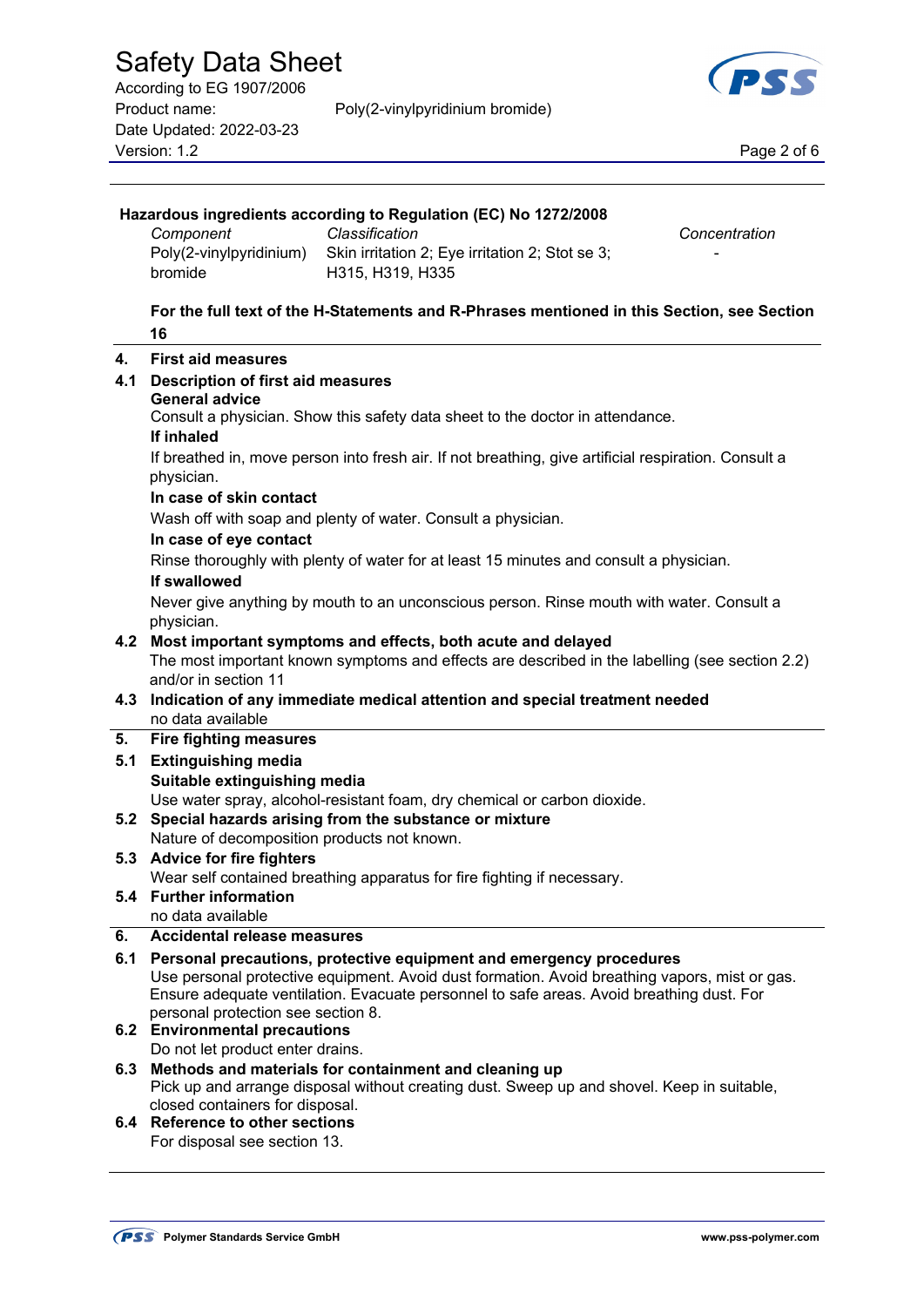According to EG 1907/2006 Product name: Poly(2-vinylpyridinium bromide) Date Updated: 2022-03-23 Page 3 of 6<br>Version: 1.2 Page 3 of 6



# **7. Handling and storage 7.1 Precautions for safe handling**

 Avoid contact with skin and eyes. Avoid formation of dust and aerosols. Provide appropriate exhaust ventilation at places where dust is formed. Normal measures for preventive fire protection. For precautions see section 2.2.

# **7.2 Conditions for safe storage, including any incompatibilities**

Store in cool place. Keep container tightly closed in a dry and well-ventilated place.

## **7.3 Specific end use(s)**

A part from the uses mentioned in section 1.2 no other specific uses are stipulated

## **8. Exposure controls / personal protection**

## **8.1 Control parameters**

Components with workplace control parameters

## **8.2 Exposure controls**

#### **Appropriate engineering controls**

 Handle in accordance with good industrial hygiene and safety practice. Wash hands before breaks and at the end of workday.

## **Personal protective equipment**

## **Eye/face protection**

 Safety glasses with side-shields conforming to EN166 Use equipment for eye protection tested and approved under appropriate government standards such as NIOSH (US) or EN 166(EU).

#### **Skin protection**

 Handle with gloves. Gloves must be inspected prior to use. Use proper glove removal technique (without touching glove's outer surface) to avoid skin contact with this product. Dispose of contaminated gloves after use in accordance with applicable laws and good laboratory practices. Wash and dry hands.

 The selected protective gloves have to satisfy the specifications of EU Directive 89/686/EEC and the standard EN 374 derived from it.

#### **Body Protection**

 Complete suit protecting against chemicals, The type of protective equipment must be selected according to the concentration and amount of the dangerous substance at the specific workplace.

#### **Respiratory protection**

 For nuisance exposures use type P95 (US) or type P1 (EU EN 143) particle respirator.For higher level protection use type OV/AG/P99 (US) or type ABEK-P2 (EU EN 143) respirator cartridges. Use respirators and components tested and approved under appropriate government standards such as NIOSH (US) or CEN (EU).

# **9. Physical and chemical properties**

## **9.1 Information on basic physical and chemical properties**

| Appearance                                   | Form: solid       |
|----------------------------------------------|-------------------|
| Odour                                        | no data available |
| Odour Threshold                              | no data available |
| рH                                           | no data available |
| Melting point/freezing point                 | no data available |
| Initial boiling point and boiling range      | no data available |
| <b>Flash Point</b>                           | no data available |
| Evaporation rate                             | no data available |
| Flammability                                 | no data available |
| Upper/lower flammability or explosive limits | no data available |
| Vapour pressure                              | no data available |
| Vapour density                               | no data available |
| Relative density                             | no data available |
| Water solubility                             | no data available |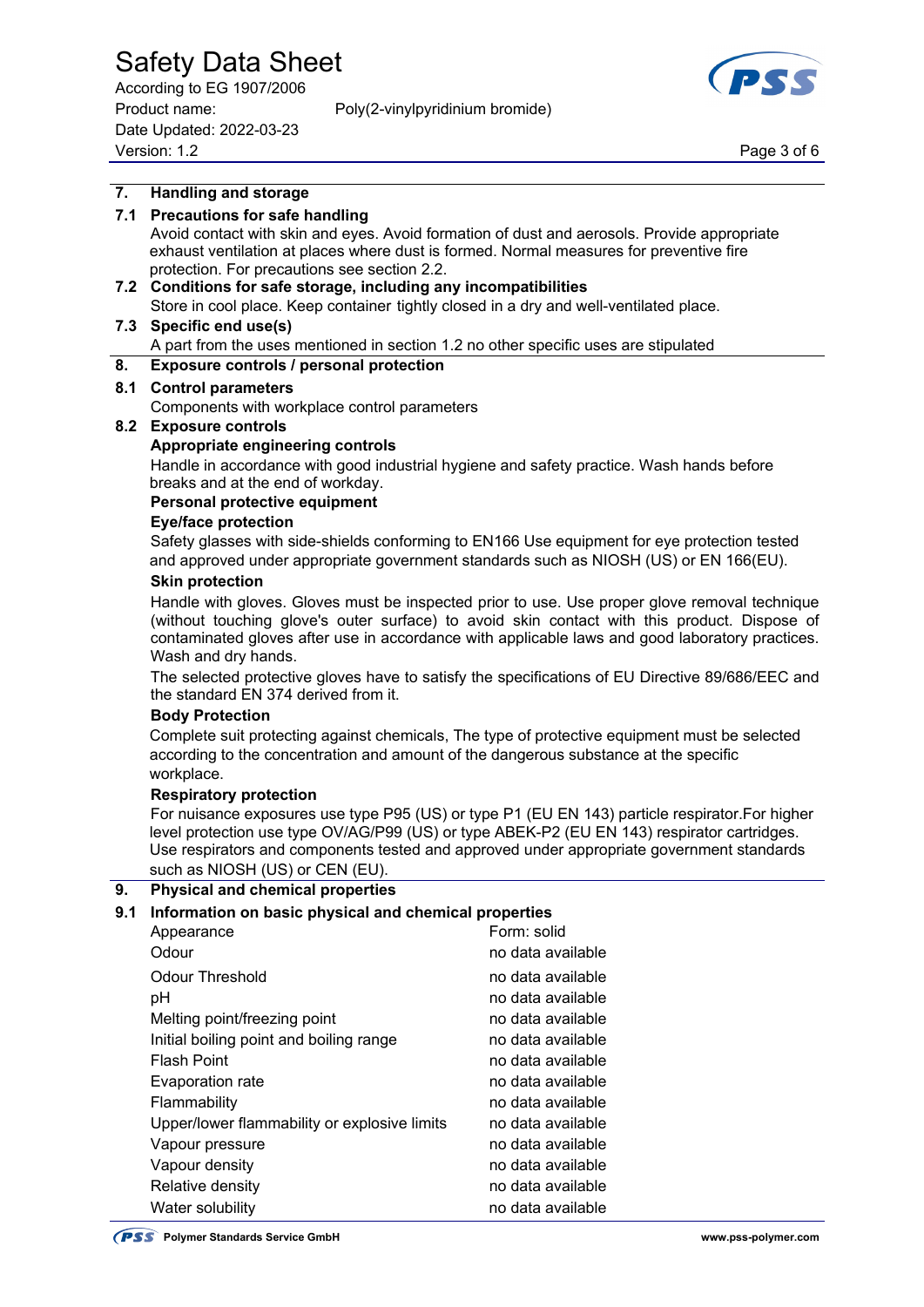According to EG 1907/2006 Product name: Poly(2-vinylpyridinium bromide) Date Updated: 2022-03-23 Page 4 of 6<br>Version: 1.2 Page 4 of 6

 $\overline{a}$ 



|                                                               | Partition coefficient: n- Octanol/Water                                                   | no data available                                                                                                                                          |
|---------------------------------------------------------------|-------------------------------------------------------------------------------------------|------------------------------------------------------------------------------------------------------------------------------------------------------------|
| Auto ignition temperature                                     |                                                                                           | no data available                                                                                                                                          |
| Decomposition temperature                                     |                                                                                           | no data available                                                                                                                                          |
| Viscosity                                                     |                                                                                           | no data available                                                                                                                                          |
| <b>Explosive properties</b>                                   |                                                                                           | no data available                                                                                                                                          |
| Oxidizing properties                                          |                                                                                           | no data available                                                                                                                                          |
| 9.2 Other safety information                                  |                                                                                           |                                                                                                                                                            |
| no data available                                             |                                                                                           |                                                                                                                                                            |
| 10. Stability and reactivity                                  |                                                                                           |                                                                                                                                                            |
| 10.1 Reactivity                                               |                                                                                           |                                                                                                                                                            |
| no data available                                             |                                                                                           |                                                                                                                                                            |
| <b>10.2 Chemical stability</b>                                |                                                                                           |                                                                                                                                                            |
|                                                               | Stable under recommended storage conditions.                                              |                                                                                                                                                            |
|                                                               | 10.3 Possibility of hazardous reactions                                                   |                                                                                                                                                            |
| no data available                                             |                                                                                           |                                                                                                                                                            |
| <b>10.4 Conditions to avoid</b>                               |                                                                                           |                                                                                                                                                            |
| no data available                                             |                                                                                           |                                                                                                                                                            |
| 10.5 Incompatible materials                                   |                                                                                           |                                                                                                                                                            |
| Strong oxidizing agents                                       |                                                                                           |                                                                                                                                                            |
|                                                               | 10.6 Hazardous decomposition products<br>Other decomposition products - no data available |                                                                                                                                                            |
|                                                               | In the event of fire: see section 5                                                       |                                                                                                                                                            |
| 11. Toxicological information                                 |                                                                                           |                                                                                                                                                            |
|                                                               | 11.1 Information on toxicological effects                                                 |                                                                                                                                                            |
| <b>Acute toxicity</b>                                         |                                                                                           |                                                                                                                                                            |
| no data available                                             |                                                                                           |                                                                                                                                                            |
| <b>Skin corrosion/irritation</b>                              |                                                                                           |                                                                                                                                                            |
| no data available                                             |                                                                                           |                                                                                                                                                            |
|                                                               |                                                                                           |                                                                                                                                                            |
| Serious eye damage/eye irritation<br>no data available        |                                                                                           |                                                                                                                                                            |
|                                                               |                                                                                           |                                                                                                                                                            |
| <b>Respiratory or skin sensitisation</b><br>no data available |                                                                                           |                                                                                                                                                            |
| <b>Germ cell mutagenicity</b>                                 |                                                                                           |                                                                                                                                                            |
| no data available                                             |                                                                                           |                                                                                                                                                            |
|                                                               |                                                                                           |                                                                                                                                                            |
| Carcinogenicity                                               |                                                                                           |                                                                                                                                                            |
|                                                               |                                                                                           |                                                                                                                                                            |
| IARC:                                                         |                                                                                           | No component of this product present at levels greater than or equal to 0.1% is<br>identified as probable, possible or confirmed human carcinogen by IARC. |
| <b>Reproductive toxicity</b>                                  |                                                                                           |                                                                                                                                                            |
| no data available                                             |                                                                                           |                                                                                                                                                            |
| Specific target organ toxicity - single exposure              |                                                                                           |                                                                                                                                                            |
| Inhalation - May cause respiratory irritation.                |                                                                                           |                                                                                                                                                            |
| Specific target organ toxicity - repeated exposure            |                                                                                           |                                                                                                                                                            |
| no data available                                             |                                                                                           |                                                                                                                                                            |
| <b>Aspiration hazard</b>                                      |                                                                                           |                                                                                                                                                            |
| no data available                                             |                                                                                           |                                                                                                                                                            |
| <b>Additional Information</b>                                 |                                                                                           |                                                                                                                                                            |
| no data available                                             |                                                                                           |                                                                                                                                                            |
|                                                               |                                                                                           |                                                                                                                                                            |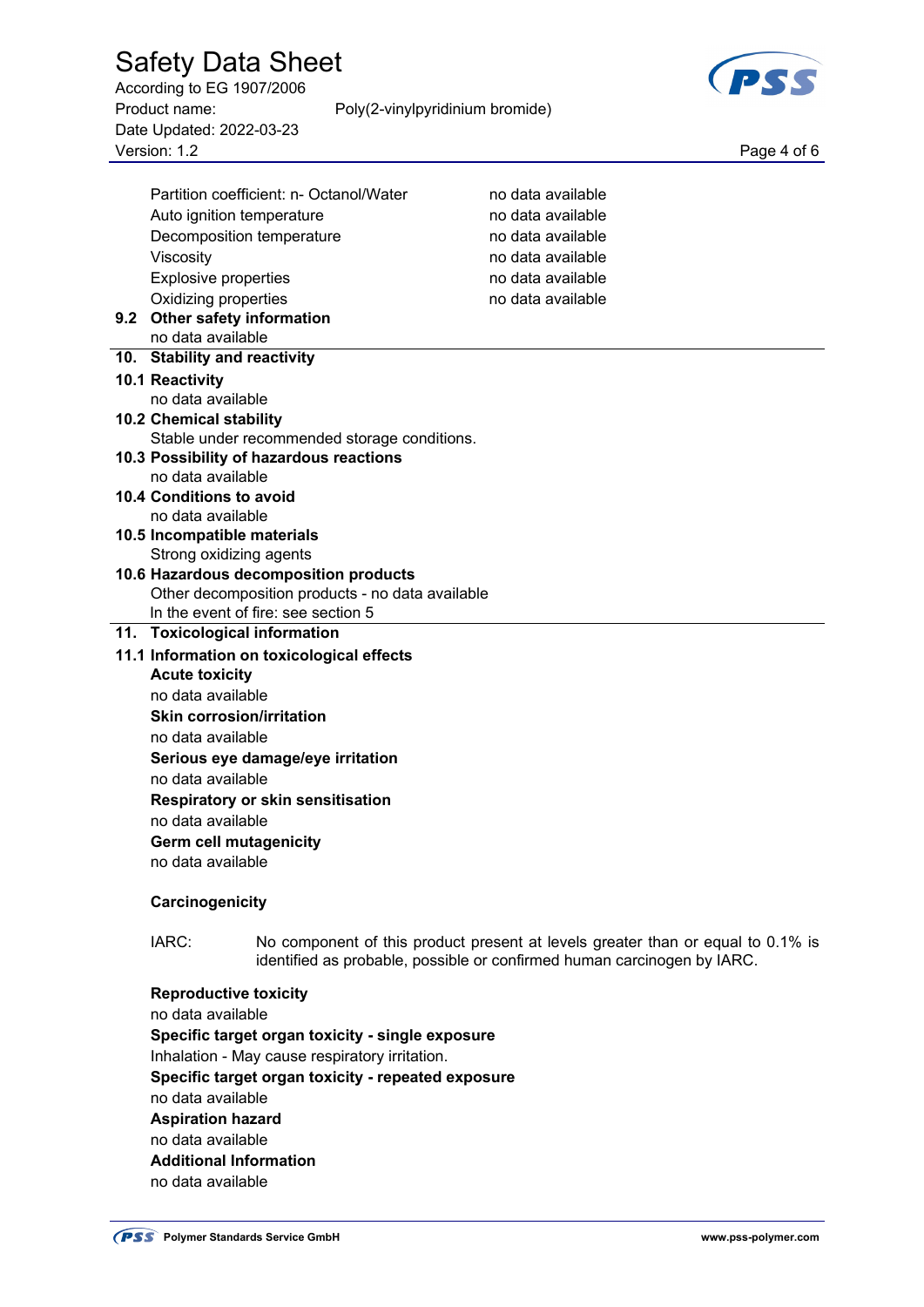According to EG 1907/2006 Product name: Poly(2-vinylpyridinium bromide) Date Updated: 2022-03-23 Page 5 of 6<br>Version: 1.2 Page 5 of 6



 To the best of our knowledge, the chemical, physical, and toxicological properties have not been thoroughly investigated.

| 12. Ecological information        |                                         |                                                                                             |                                                                                                      |
|-----------------------------------|-----------------------------------------|---------------------------------------------------------------------------------------------|------------------------------------------------------------------------------------------------------|
| <b>12.1 Toxicity</b>              |                                         |                                                                                             |                                                                                                      |
| no data available                 |                                         |                                                                                             |                                                                                                      |
|                                   | 12.2 Persistence and degradability      |                                                                                             |                                                                                                      |
| no data available                 |                                         |                                                                                             |                                                                                                      |
|                                   | 12.3 Bioaccumulative potential          |                                                                                             |                                                                                                      |
| no data available                 |                                         |                                                                                             |                                                                                                      |
| 12.4 Mobility in soil             |                                         |                                                                                             |                                                                                                      |
| no data available                 |                                         |                                                                                             |                                                                                                      |
|                                   | 12.5 Results of PBT and vPvB assessment |                                                                                             |                                                                                                      |
| no data available                 |                                         |                                                                                             |                                                                                                      |
| 12.6 Other adverse effects        |                                         |                                                                                             |                                                                                                      |
| no data available                 |                                         |                                                                                             |                                                                                                      |
| 13. Disposal considerations       |                                         |                                                                                             |                                                                                                      |
| 13.1 Waste treatment methods      |                                         |                                                                                             |                                                                                                      |
| <b>Product</b>                    |                                         |                                                                                             |                                                                                                      |
|                                   |                                         |                                                                                             | Offer surplus and non-recyclable solutions to a licensed disposal company. Contact a licensed        |
|                                   |                                         |                                                                                             | professional waste disposal service to dispose of this material. Dissolve or mix the material with a |
|                                   |                                         | combustible solvent and burn in a chemical incinerator equipped with an afterburner and     |                                                                                                      |
| scrubber.                         |                                         |                                                                                             |                                                                                                      |
|                                   | <b>Contaminated packaging</b>           |                                                                                             |                                                                                                      |
|                                   | Dispose of as unused product.           |                                                                                             |                                                                                                      |
| 14. Transport information         |                                         |                                                                                             |                                                                                                      |
| 14.1 UN number                    |                                         |                                                                                             |                                                                                                      |
| ADR/RID: -                        |                                         | $IMDG: -$                                                                                   | IATA: -                                                                                              |
|                                   |                                         |                                                                                             |                                                                                                      |
| 14.2 UN proper shipping name      |                                         |                                                                                             |                                                                                                      |
| ADR/RID:                          | Not dangerous goods                     |                                                                                             |                                                                                                      |
| IMDG:                             | Not dangerous goods                     |                                                                                             |                                                                                                      |
| IATA:                             | Not dangerous goods                     |                                                                                             |                                                                                                      |
|                                   | 14.3 Transport hazard class(es)         |                                                                                             |                                                                                                      |
| ADR/RID: -                        |                                         | $IMDG: -$                                                                                   | IATA: -                                                                                              |
|                                   |                                         |                                                                                             |                                                                                                      |
| 14.4 Packaging group              |                                         |                                                                                             |                                                                                                      |
| ADR/RID: -                        |                                         | $IMDG: -$                                                                                   | IATA: -                                                                                              |
|                                   |                                         |                                                                                             |                                                                                                      |
| <b>14.5 Environmental hazards</b> |                                         |                                                                                             |                                                                                                      |
| ADR/RID: no                       |                                         | IMDG Marine pollutant: no                                                                   | IATA: no                                                                                             |
|                                   | 14.6 Special precautions for user       |                                                                                             |                                                                                                      |
| <b>Further information</b>        |                                         |                                                                                             |                                                                                                      |
| no data available                 |                                         |                                                                                             |                                                                                                      |
| 15. Regulatory information        |                                         |                                                                                             |                                                                                                      |
|                                   |                                         | This safety datasheet complies with the requirements of Regulation (EC) No. 1907/2006.      |                                                                                                      |
|                                   |                                         | 15.1 Safety, health and environmental regulations/legislation specific for the substance or |                                                                                                      |
| mixture                           |                                         |                                                                                             |                                                                                                      |
| no data available                 |                                         |                                                                                             |                                                                                                      |
|                                   | <b>15.2 Chemical Safety Assessment</b>  |                                                                                             |                                                                                                      |
|                                   |                                         | For this product a chemical safety assessment was not carried out                           |                                                                                                      |
|                                   |                                         |                                                                                             |                                                                                                      |